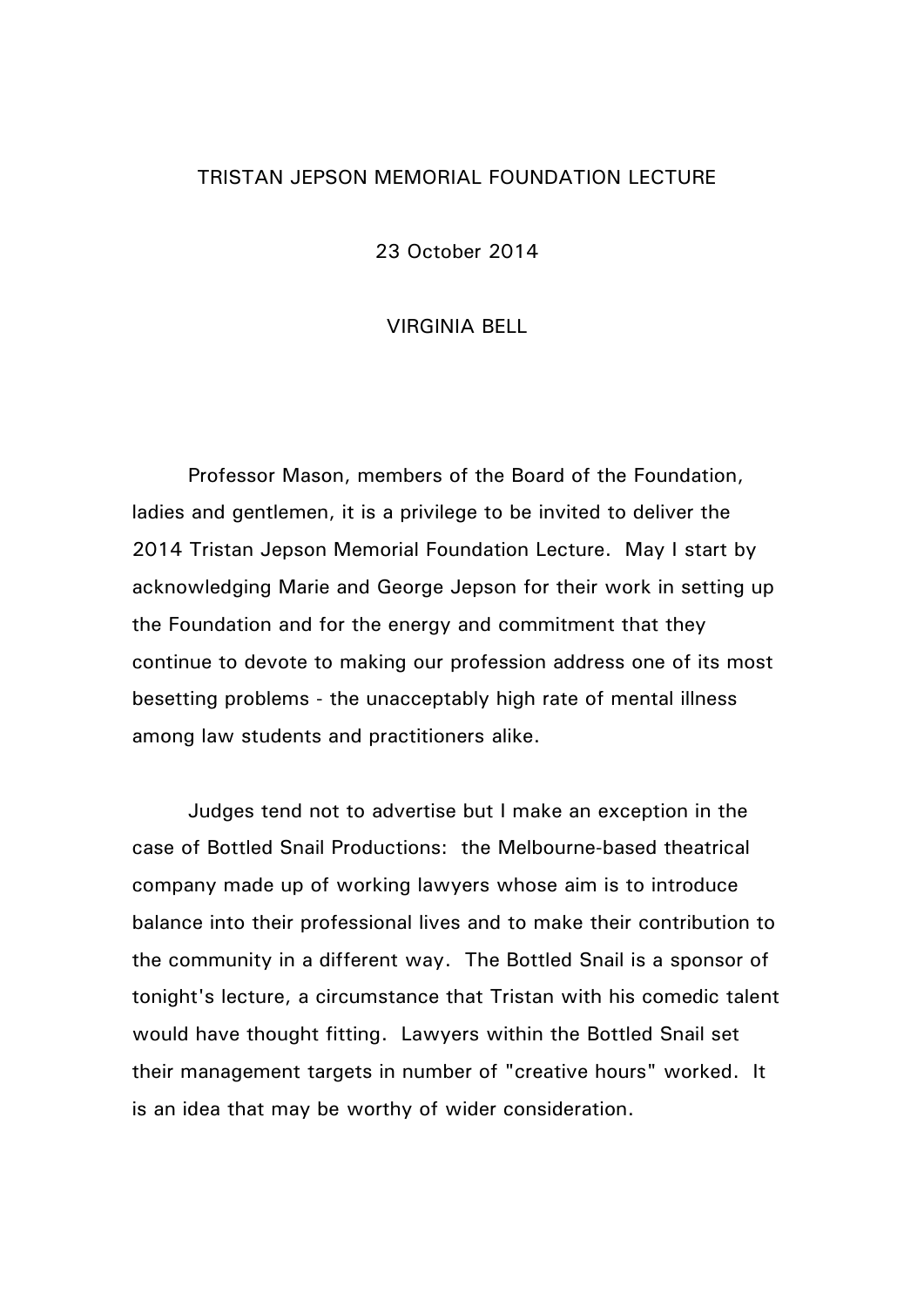The importance of the work of the Foundation was brought home to me on the weekend when I received an email from a friend. He apologised for the fact that he would not be able to attend tonight's lecture. He told me that he still had the notes that he had taken at the lecture a few years ago. Then he mentioned that at the time he had been suicidal and that it had taken him more than two years to recover from this difficult period in his life. He said he was pleased to see that I was supporting the Foundation because he thought its work so valuable. He and I are the same age and our careers at the Bar pursued much the same course. Statistically, the high risk years for the onset of mental illness are the late teens and twenties**<sup>1</sup>** . My friend's illness came in the mid-50s and was provoked by a "relatively minor matter" that got out of control. Throughout our working lives we are all at risk of the disabling experience of depression.

I am conscious that I do not have the credentials in terms of lived experience or in psychiatry that have qualified the speakers who have delivered this lecture in past years. Up until this year, the work of the Foundation had been directed to raising awareness of the high levels of mental illness within the legal profession. This included commissioning the Sydney Mind and Brain Institute to undertake a survey of the mental health profile of law students and

**<sup>1</sup>** Kelk, Luscombe, Medlow and Hickie, *Courting the Blues: Attitudes towards Depression in Australian Law Students and Lawyers*, (2009) at v, 37.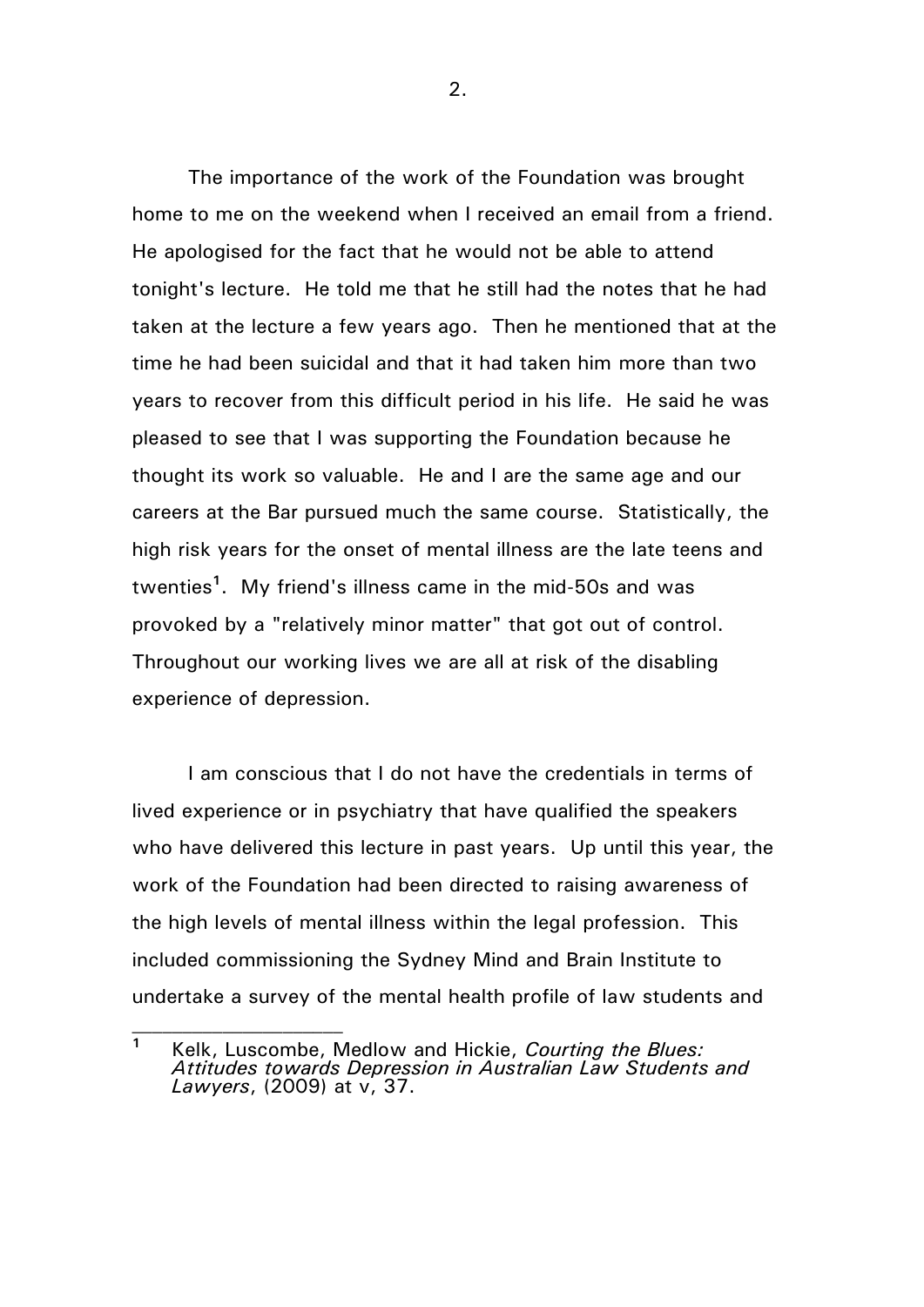legal practitioners. The results of the research published in the 2009 "Courting the Blues" report confirmed what I suspect many of us knew intuitively as to the unhealthily high levels of anxiety and depression within our profession.

More generally, as a society we have made progress in acknowledging the incidence of mental illness. The ABC's recent extensive coverage throughout Mental Health Week is a testament to the increased awareness of, and interest in, mental health. Nonetheless, I am conscious that research confirms John Brogden's *cri de coeur* at last year's lecture of the continuing need to overcome the stigma associated with depression and to recognise it as a treatable illness like any other**<sup>2</sup>** .

This year the Foundation has shifted its focus. Having mapped the metes and bounds of the problem, it now wishes to promote practical measures to address it. It has developed a set of Guidelines for psychological well-being based on the combined research of the Canadian Standards Association and the Mental Health Commission of Canada. They are assessed as applicable to

**<sup>2</sup>** Beyond Blue, "Stigma and Discrimination Associated with Depression and Anxiety", Position Statement, (August 2012); Reavley and Jorm, *National Health Survey of Mental Health Literacy and Stigma*, Commonwealth Department of Health and Ageing, (December 2011); Thompson, Fisher, Purcal, Deeming and Sawrikar, "Community Attitudes to People with Disability: Scoping Project", Occasional Paper No 39, Social Policy Research Centre, University of New South Wales, (2011).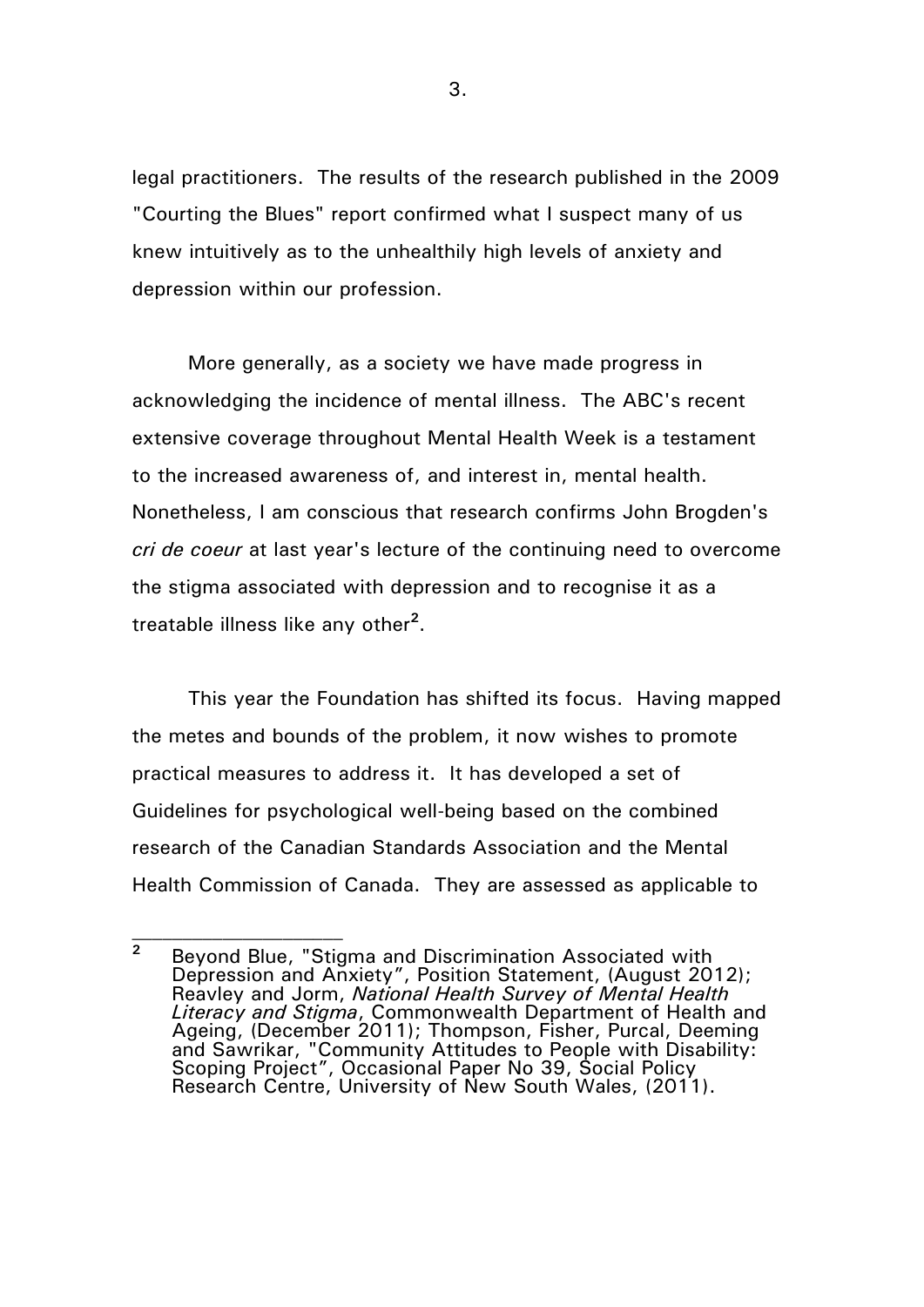conditions in Australian workplaces and they are tailored to the 13 psychological factors that are recognised as critical to workplace mental health. They set out measures at each of four levels from "basic" through to "best practice". Best practice is the level achieved when the organisation has in place a means of monitoring the effectiveness of the particular measure.

The purpose of tonight's lecture is to publicise the Guidelines and to encourage organisations to sign-up and implement them at a level, and a pace, that the organisation judges is right for it. They are non-prescriptive and flexible so that they can usefully be applied by boutique firms as much as by the large firms that have departments of human resources. Nonetheless, to return to my credentials, as a person responsible for a staff of three, I am conscious that my knowledge of effective implementation of workplace health initiatives may be less robust than that of other members of this audience.

It occurred to me that I may have been invited to deliver this lecture because of the idiosyncratic views of Professor McKeough, a former member of the Foundation's Board and one of the Committee members responsible for driving the development of the Guidelines. At the 2008 lecture, Professor McKeough instanced Justices of the High Court as people with busy workloads, stamina, good health and emotional stability. Exemplars, as I understood the thrust of her remarks, of the Guidelines in action. As far as I am aware,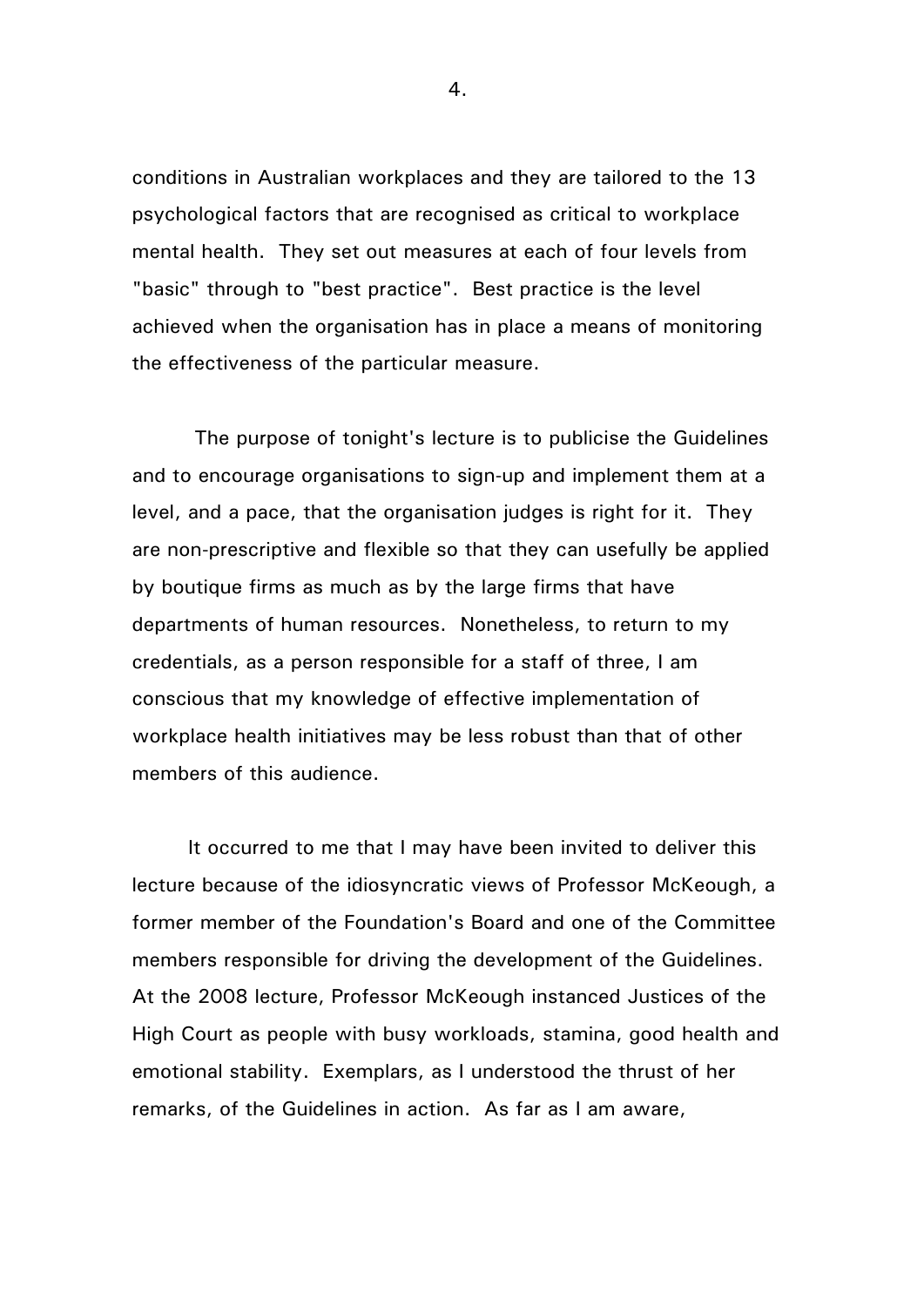Professor McKeough is the only member of the wider legal community to have had this rather striking insight.

By way of contrast, at the time of the celebrations marking the High Court's centenary, Professor Coper delivered a paper addressing what he saw as its successes and failures over the first 100 years. Professor Coper selected as his standard for measurement a book written by an American author, Stephen Covey, titled *The Seven Habits of Highly Effective Families*. The reference to seven habits Professor Coper thought resonated with the number of Justices. And Professor Coper posed the question, "What is the Court if it is not a family?", albeit a family thrown together with a lesser degree of choice than the average family, but a family nevertheless – one living and working together, sometimes achieving consensus, often living with dissent, if not recalcitrance**<sup>3</sup>** . Applying the measures in Mr Covey's book, Professor Coper concluded that "Australia's number one legal family, the High Court, is almost entirely dysfunctional"**<sup>4</sup>** . The analysis, I observe in passing, was undertaken in April 2003 during the brief period following the retirement of Mary Gaudron, when the Court reverted to being an all-male preserve.

**<sup>3</sup>** Coper, "The Seven Habits of a Highly Effective High Court", (2003) 28 *Alternative Law Journal* 59 at 60.

**<sup>4</sup>** Coper, "The Seven Habits of a Highly Effective High Court", (2003) 28 *Alternative Law Journal* 59 at 62.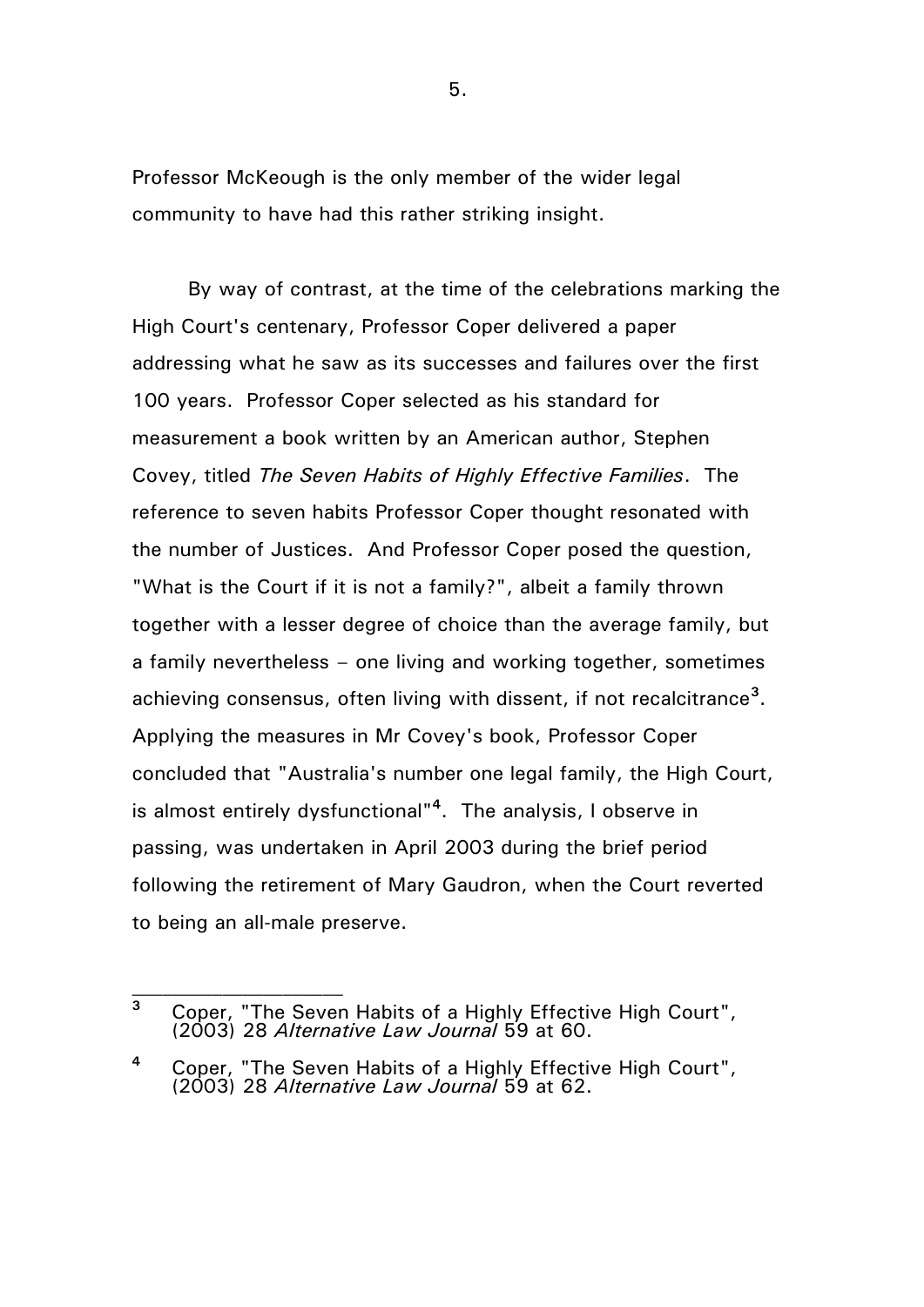Against this background of what I must acknowledge are mixed academic views of the suitability of a member of the Court to deliver this Lecture, I would offer the following observations.

Most members of this audience would be aware that the relationship of employee and employer imposes on the employer a duty to take reasonable care to avoid injury to the employee. Some members of this audience may have noted McHugh J's observation in *Tame v New South Wales* that the duty is covered by the same rules and has the same content regardless of the kind of injury or damage that can reasonably be foreseen**<sup>5</sup>** . Employers and their insurers have an interest in the provision of a workplace that does not expose the employee to the risk of psychological harm. The legislation governing work health and safety defines "health" as including psychological health**<sup>6</sup>** . The law now recognises that repeated, unreasonable behaviour directed towards a person or group of persons in the workplace may create a risk to health. That behaviour where it creates that risk is now subject to redress**<sup>7</sup>** .

The Foundation's Guidelines seek to go beyond the minimum requirements that the law imposes on employers of legal practitioners. The acknowledged high incidence of anxiety and

**<sup>5</sup>** (2002) 211 CLR 317 at 365 [140]; [2002] HCA 35.

**<sup>6</sup>** *Work Health and Safety Act* 2011 (Cth), s 4.

**<sup>7</sup>** *Fair Work Act* 2009 (Cth), Pt 6-4B.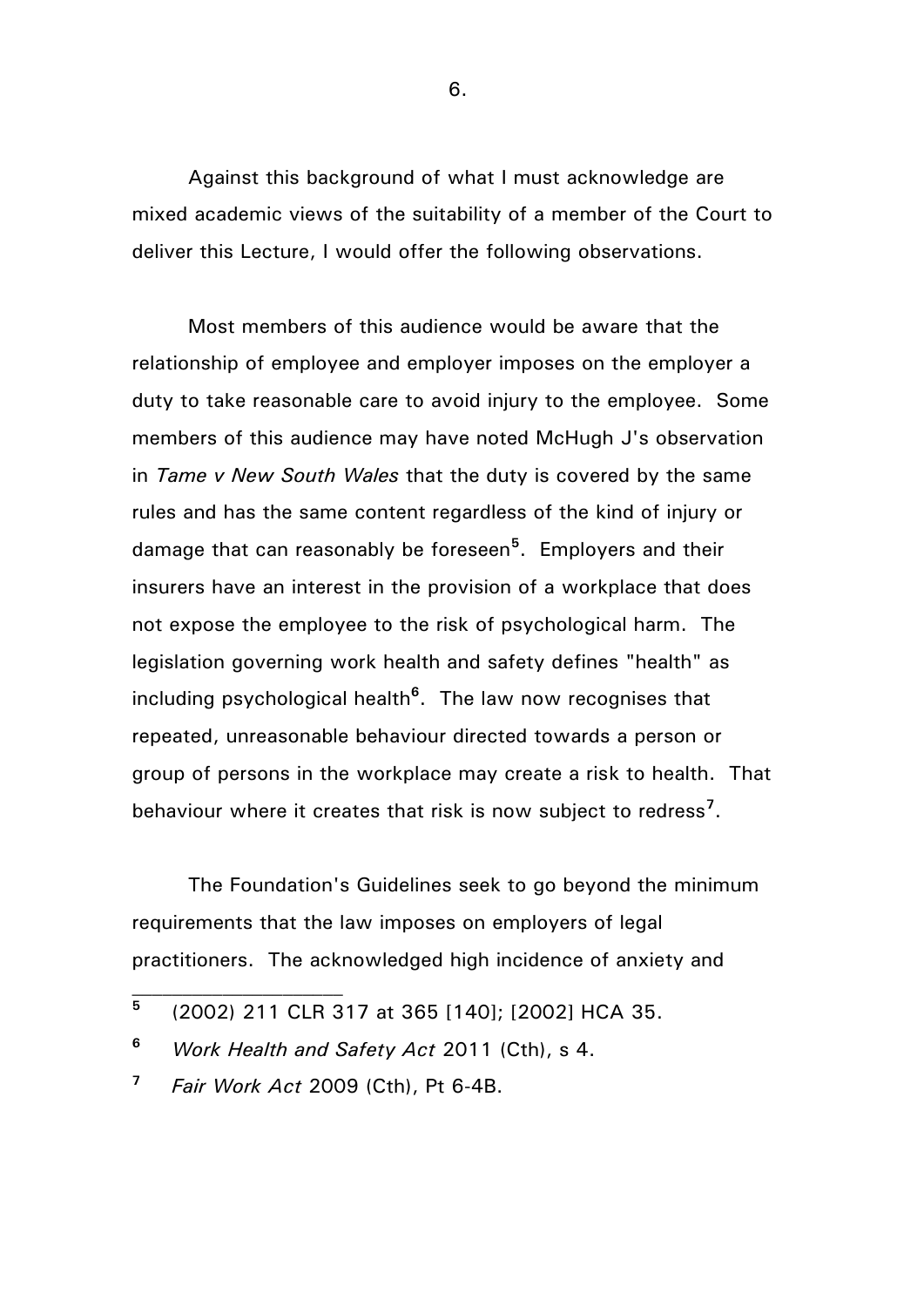depression among legal practitioners suggests that the benefits of adopting the Guidelines are likely to be greater than a mere reduction in an organisation's risk of liability to an injured employee. The failure to address psychological risk factors is likely to be evidenced by absenteeism, disability claims based on "stress", decreased levels of job satisfaction and performance, and high staff turnover**<sup>8</sup>** . Concern for the psychological health of staff is reasonably expected to enhance employee engagement and overall effectiveness.

The Guidelines can be downloaded from the Foundation's website. One of their charms is that they are free. They provide a means for an organisation to review how adequately it provides for the psychological health of its staff. It is accepted that not all organisations can be expected to adopt all of the guidelines, much less achieve best practice in all. How much or how little each organisation chooses to adopt and implement is a matter for it. As far as the Foundation is concerned, any positive step forward is encouraged whether it is large or small.

**<sup>8</sup>** See, eg, Knudsen, Harvey, Mykleton and Øverland, "Common Mental Disorders and Long-Term Sickness Absence in a General Working Population", (2012) 127(4) *Acta Psychiatrica Scandinavica* 287; Australian Human Rights Commission, *Workers with Mental Illness: A Practical Guide for Managers*, (2010) at 4-6; Law Society of Western Australia and Women Lawyers of Western Australia, *Report on the Retention of Legal Practitioners*, (1999).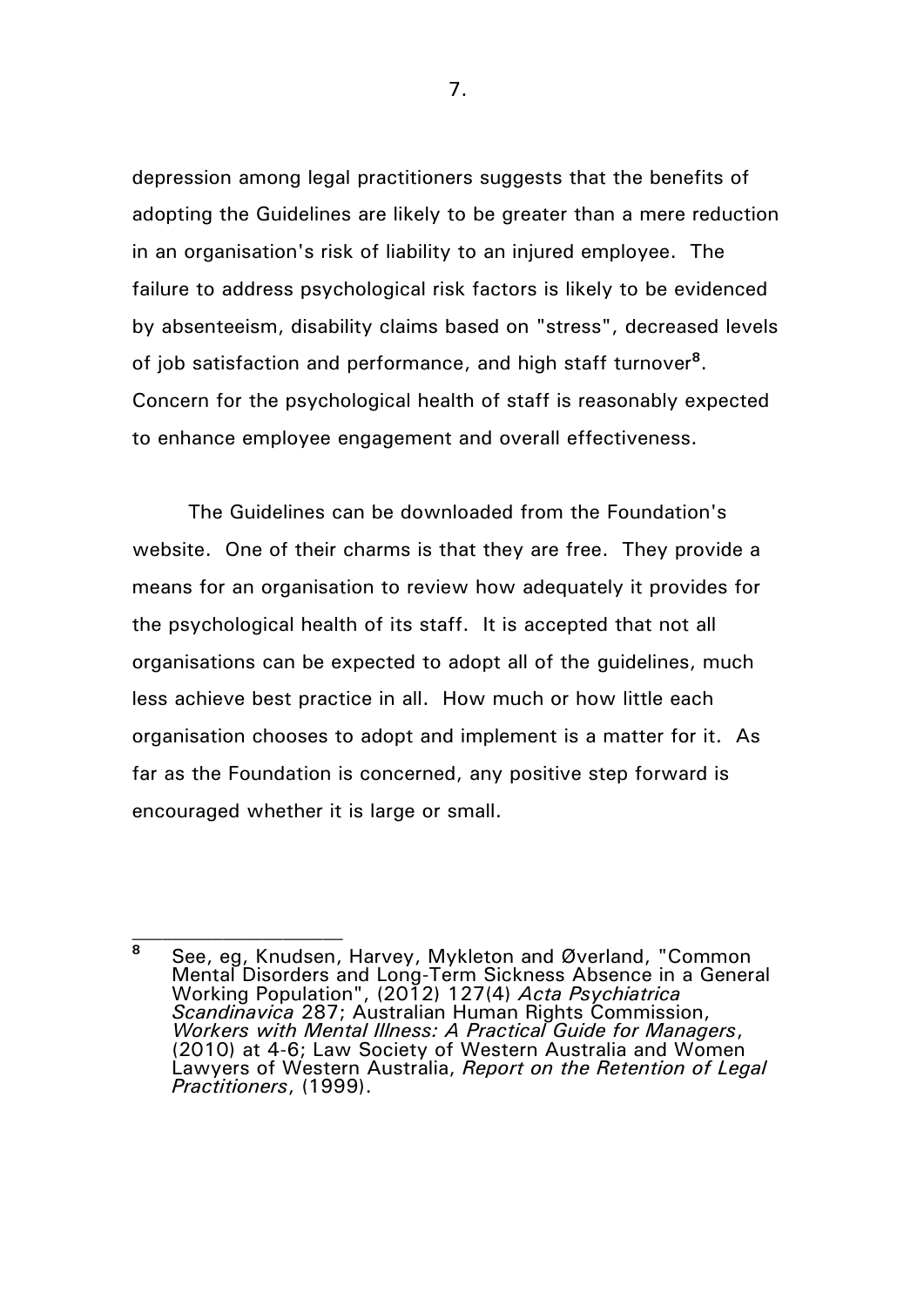The decision to sign up to the Guidelines is a step towards effecting cultural change within an organisation. Of course, it may be said that adoption of the Foundation Guidelines, rather like articulating an organisation's mission or vision, may be part of its public face but reflect little change on the ground. That concern is fair. However, it needs to be balanced by the recognition that cultural change takes place over time and follows acknowledgement that a state of affairs is simply wrong.

We now accept as a given that the workplace is to be free of sexual harassment. That idea is relatively new. In my early days at the Bar, the notion that it was inappropriate for senior barristers to engage in sexual banter with women juniors would have struck the senior barristers and the women juniors alike as a surprising one.

It is easy to forget how great have been the changes in employment relations brought about by the enactment of antidiscrimination legislation at the State and Federal level commencing in earnest in the mid-1970s**<sup>9</sup>** . *O'Callaghan v Loder***<sup>10</sup>**, the first major sexual harassment case (run as a claim of discrimination on the ground of sex under the *Anti-Discrimination Act* 1977 (NSW))

**<sup>9</sup>** *Prohibition of Discrimination Act* 1966 (SA); *Racial Discrimination Act* 1975 (Cth); *Sex Discrimination Act* 1975 (SA); *Racial Discrimination Act* 1976 (SA); *Anti-Discrimination Act* 1977 (NSW); *Equal Opportunity Act* 1977 (Vic).

**<sup>10</sup>** [1983] 3 NSWLR 89.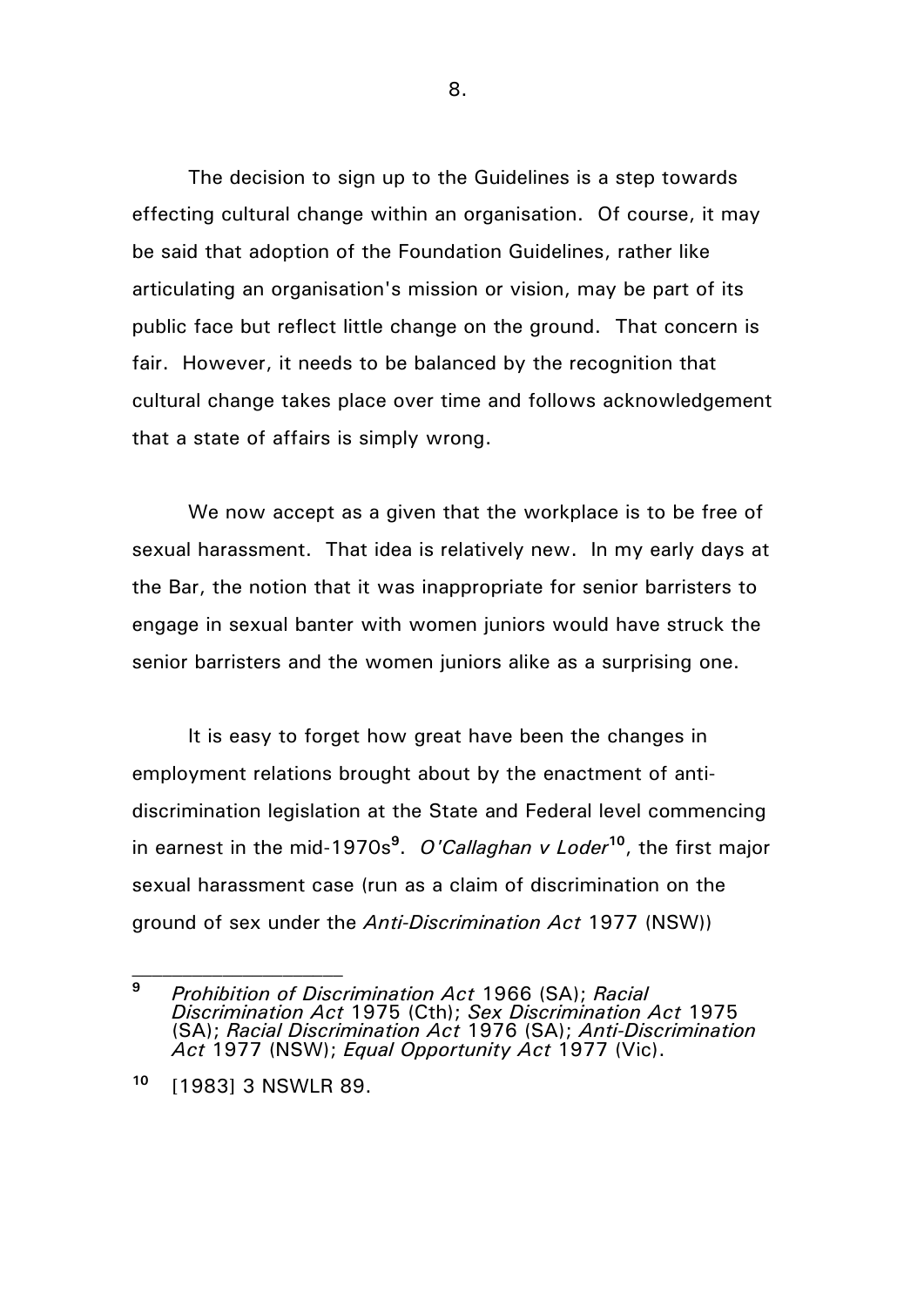heralded a seismic change in appreciation of the scope of employers' obligations. Of course, that appreciation took time to spread. In 1995, the Victorian Law Institute's journal carried an article on sexual harassment, which commenced with the inquiry, "Do you know that as an employer you have a responsibility to prevent sexual harassment occurring in your workplace?"**<sup>11</sup>** Not quite 20 years later that opening paragraph speaks from another age.

Looking at the texts on employment law that were available to me when I was a student, the only concept of discrimination with which the law was concerned was Federal and State legislation that imposed liability on employers for dismissing or penalising an employee by reason of the employee's union membership or entitlement to the benefit of an award**<sup>12</sup>** . And the discussion of work safety was confined to physical injury**<sup>13</sup>** .

On 1 January this year, the provisions of the *Fair Work Act* 2009 (Cth) governing workplace bullying came into effect**<sup>14</sup>** . An

**<sup>11</sup>** Will, "Sexual Harassment in the Workplace", (1995) 69(3) *Law Institute Journal* 216, at 216.

**<sup>12</sup>** See, eg, Sykes, *The Employer, the Employee and the Law*, (1960) at 88-89, with relatively identical content in 2nd ed (1964) and 3rd ed (1973).

**<sup>13</sup>** See, eg, *Sykes*, *The Employer, the Employee and the Law*, (1960) at 99, with relatively identical content in 2nd ed (1964) and 3rd ed (1973).

**<sup>14</sup>** *Fair Work Act*, Pt 6-4B.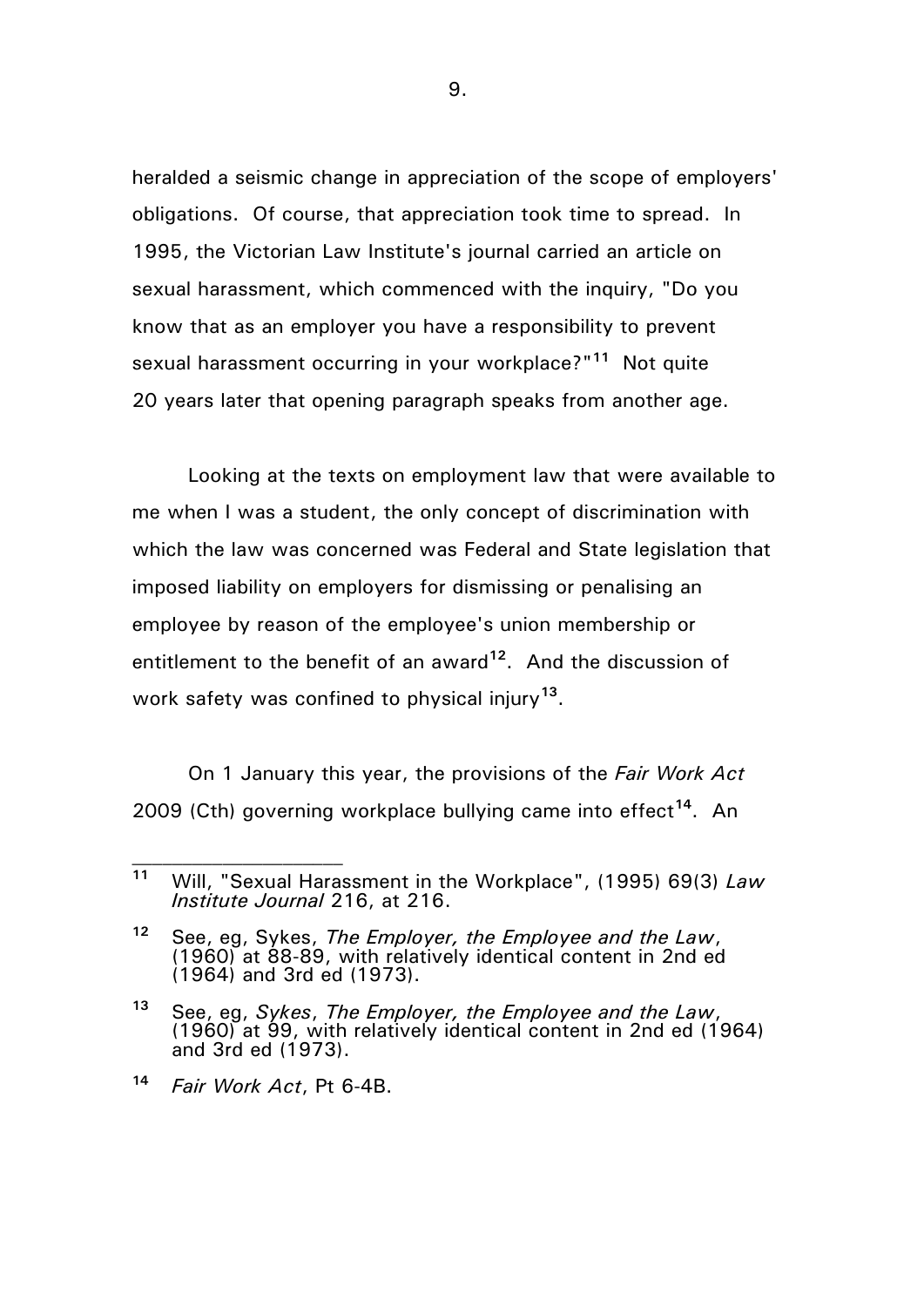employee who claims to have been bullied at work may apply to the Fair Work Commission for remedial orders**<sup>15</sup>**. The impetus behind this change was the outpouring of public concern over the suicide of Brodie Panlock, the young woman who was severely bullied in her workplace, a café in Victoria. That public concern led to changes to the criminal law in Victoria**<sup>16</sup>** and to the establishment of a House of Representatives Standing Committee on Education and Employment inquiry. The amendments to the *Fair Work Act* were based on the Committee's report *Workplace Bullying: We Just Want It to Stop***<sup>17</sup>** . Workplace bullying is behaviour that is repeated, unreasonable, and that creates a risk to health and safety. Conduct once accepted as the *droit du seigneur* of the senior solicitor in his dealings with junior staff may no longer be lawful.

We should accept as a profession that we have an obligation to address those aspects of our professional culture that have led to practitioners and law students alike reporting significantly higher levels of psychological distress than is found in other occupations**<sup>18</sup>** .

**<sup>15</sup>** *Fair Work Act*, s 789FC(1).

**<sup>16</sup>** *Crimes Amendment (Bullying) Act* 2011 (Vic).

**<sup>17</sup>** Commonwealth, House of Representatives Standing Committee on Education and Employment, *Workplace Bullying: We Just Want It to Stop,* (2012). See also Kelly, "An Inquiry into Workplace Bullying in Australia: Report of the Standing Committee on Education and Employment – *Workplace Bullying: We Just Want It to Stop*", (2013) 26 *Australian Journal of Labour Law* 224.

**<sup>18</sup>** Beaton Consulting, *Annual Professions Study*, (2007).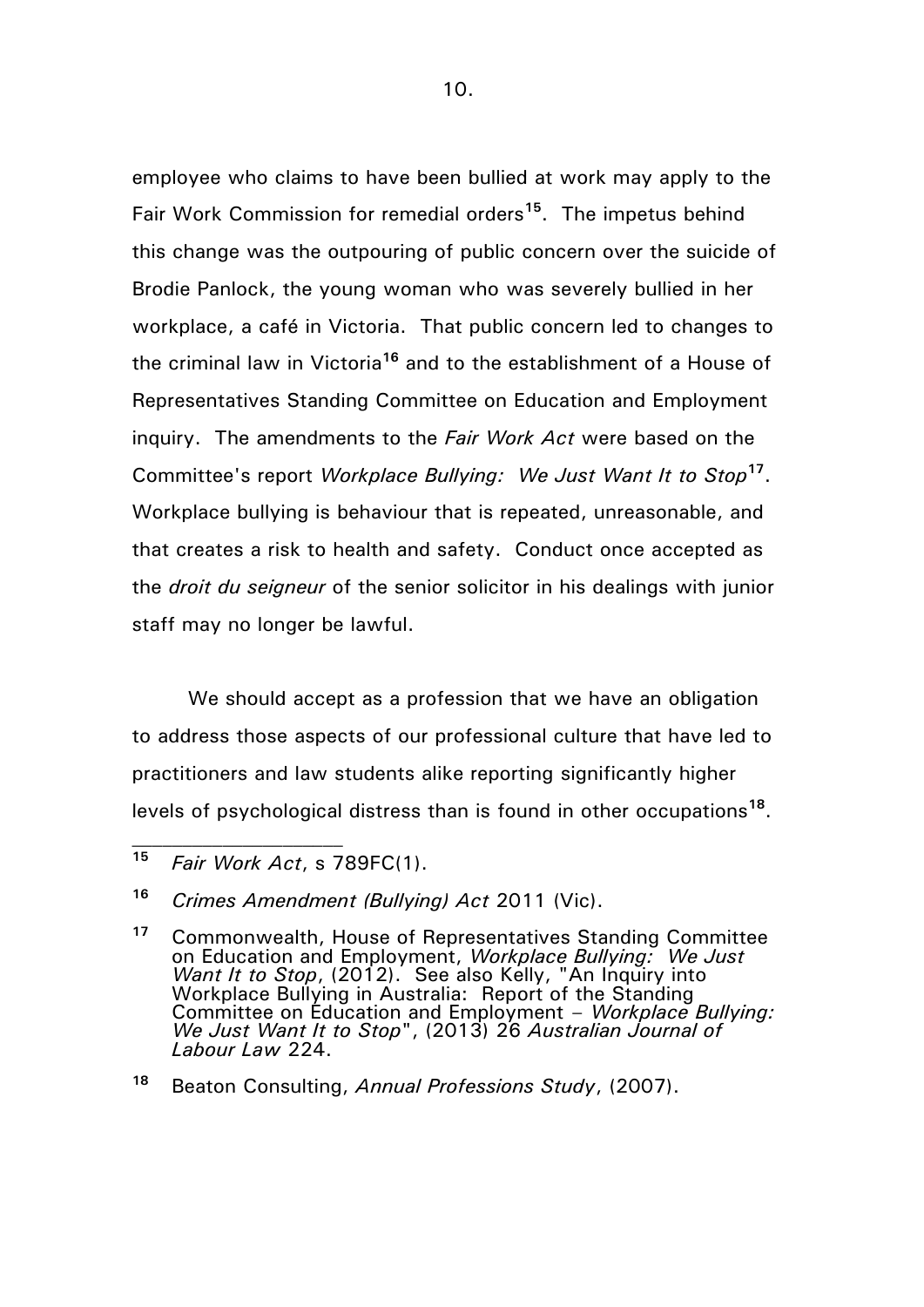It is not as though we have been slow to impose high standards on other professions.

Some of the Guidelines state values that one would hope would go without saying in any legal practice: Guideline Four, for example, is concerned with "civility and respect". It proposes that "people treat each other with respect and consideration" and "treat people from all backgrounds fairly". The requirement of civility is a requirement of the Australian Solicitors' Conduct Rules**<sup>19</sup>** . More fundamentally, the stipulation that solicitors treat one another with civility is inherent in the ethical obligations that are assumed on admission to professional practice. Nonetheless, it is notable that a theme in focus group discussions carried out by the Law Institute of Victoria in response to the *Courting the Blues* report is the need to improve the way lawyers treat each other. The report identified this need as particularly applying to those engaged in litigation practice. The Law Institute, a signatory to the Guidelines, has identified the need to reduce destructive competitive behaviour within firms and between firms. It calls on lawyers to take responsibility for the way they treat their fellow professionals with the stated intention of changing the legal culture in Victoria**<sup>20</sup>**. I have no reason to think the legal culture in New South Wales or other of the Australian

**<sup>19</sup>** Rule 4.1.2.

**<sup>20</sup>** Law Institute of Victoria, *Mental Health and the Legal Profession: A Preventative Strategy*, Final Report, (11 September 2014) at 15.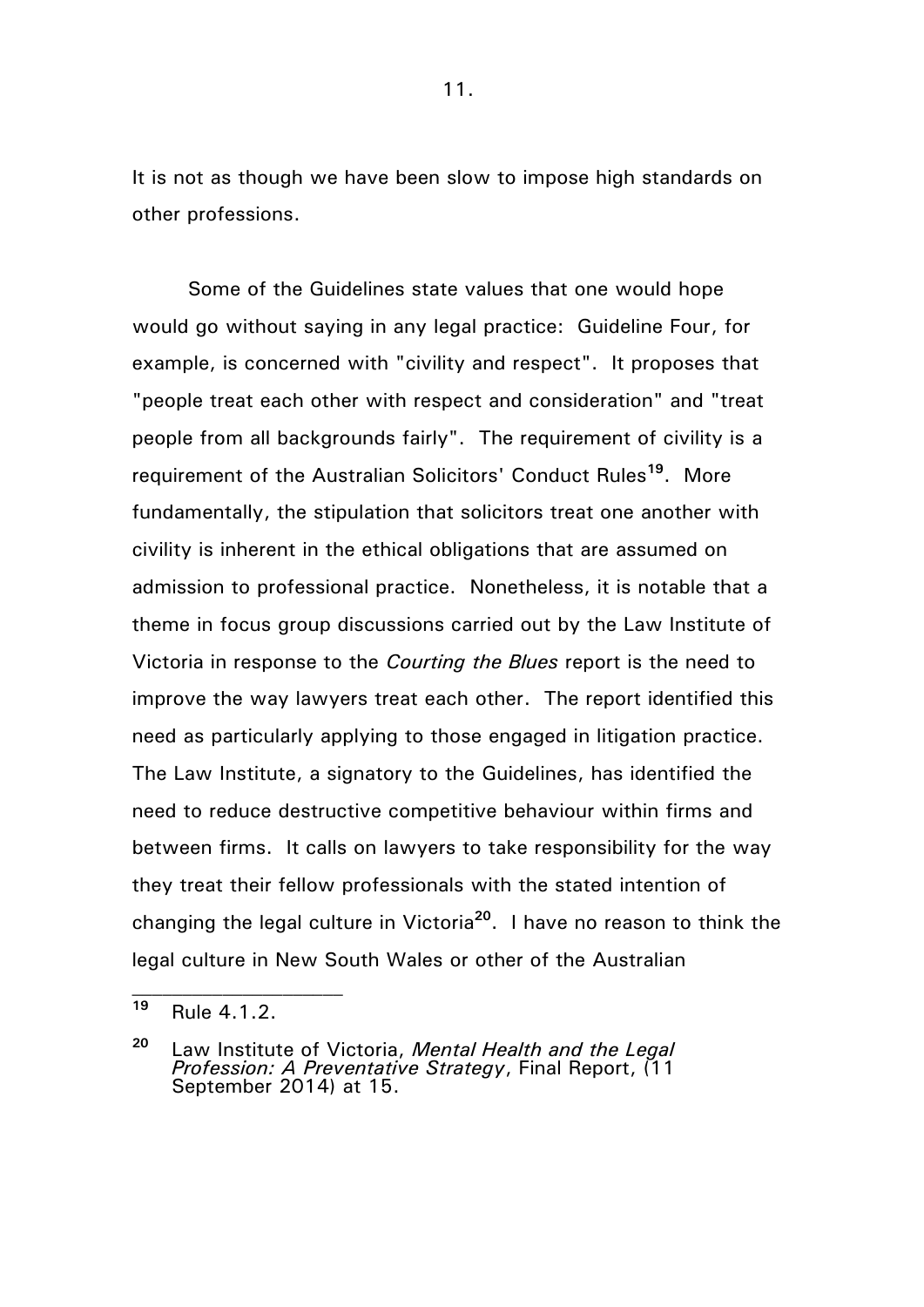jurisdictions is any more refined. The requirement that a solicitor act diligently in the best interests of the client is not, and has never been, a licence for aggression or discourtesy.

Fifteen years ago, Gleeson CJ addressed the Women Lawyers' Association of New South Wales. His Honour reflected on the changing role of the lawyer in the context of increasing numbers of law graduates, the emergence of the multi-disciplinary practice and the corporatisation of legal practice**<sup>21</sup>**. Given his audience, the focus of his remarks was on the opportunities for women lawyers to achieve equal participation in the profession. In this connection, he observed that it would be an injustice if, by the time women attain a fully equal opportunity to engage in the work and life of the legal profession, they find that all they have achieved is the right of any citizen to carry on a business**<sup>22</sup>** . As his Honour pointed out, many aspects of the work done by lawyers may be done by people with other qualifications. He reminded his audience that the feature of the profession of the law that distinguishes it from other occupations

**<sup>21</sup>** Gleeson, "The Changing Paradigm", speech delivered to the Women Lawyers' Association of New South Wales, 26 October 1999.

**<sup>22</sup>** Gleeson, "The Changing Paradigm", speech delivered to the Women Lawyers' Association of New South Wales, 26 October 1999 at 2.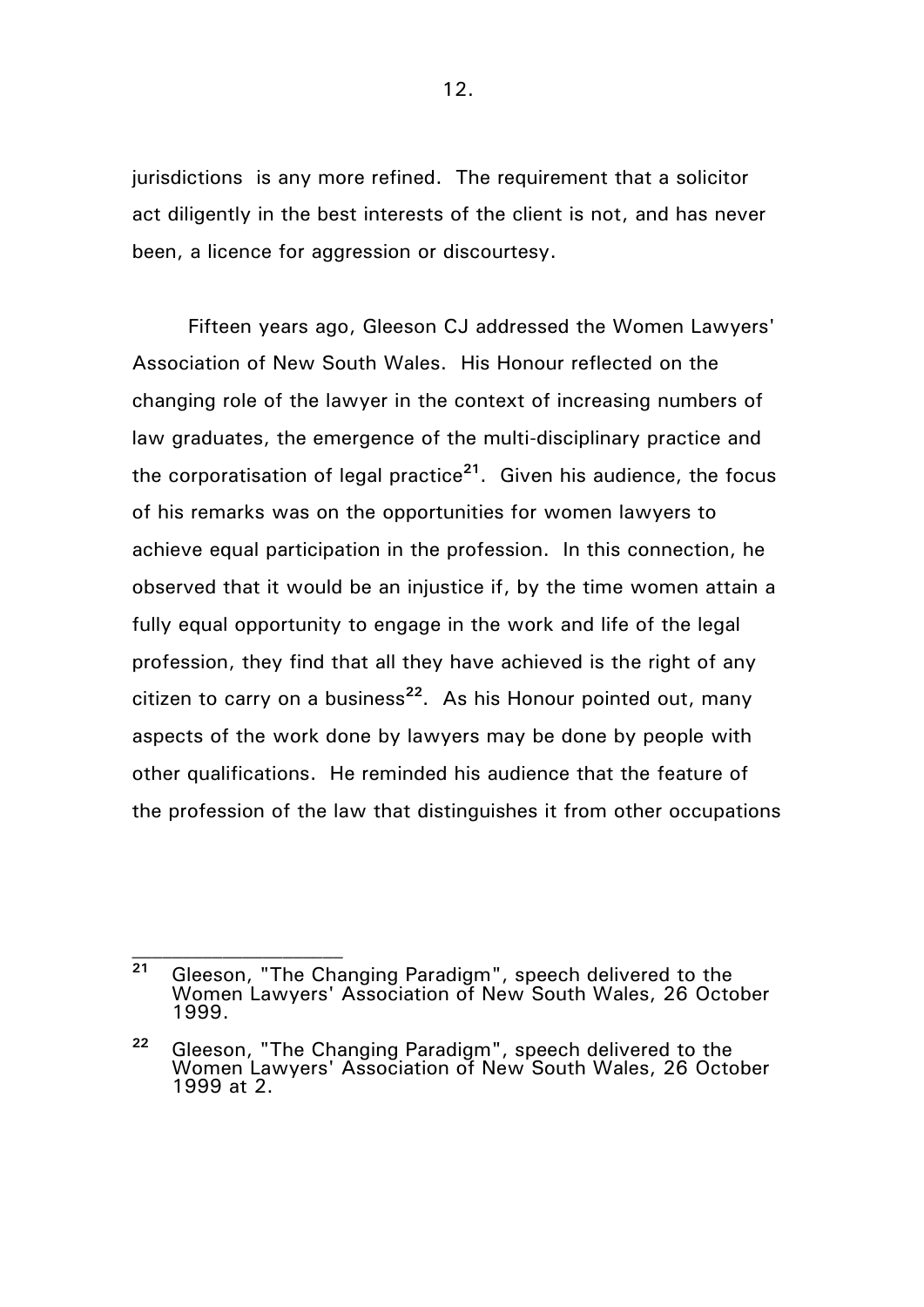is the provision of services related to the administration of justice in civil and criminal proceedings**<sup>23</sup>** .

Professor Hickie expanded on the results of the research undertaken by the Brain and Mind Institute on behalf of the Foundation in his 2008 lecture. He commented on the difference in the levels of psychological distress between lawyers and doctors. No doubt young doctors are still required to work long hours and often they must have to make decisions for which they feel illprepared. Yet the incidence of anxiety and depression among young doctors does not compare with the incidence of anxiety and depression among young lawyers. Professor Hickie suggested one reason for that difference: young doctors know that their work is valued and worthwhile.

By contrast, many young lawyers report the unsatisfying nature of their work in a time-billing environment**<sup>24</sup>**. For many it would seem there is a perceived disconnect between professional values and the experience of practice.

**<sup>23</sup>** Gleeson, "The Changing Paradigm", speech delivered to the Women Lawyers' Association of New South Wales, 26 October 1999 at 2.

**<sup>24</sup>** The Law Society of Western Australia, *Report on Psychological Distress and Depression in the Legal Profession*, (March 2011) at 12-13.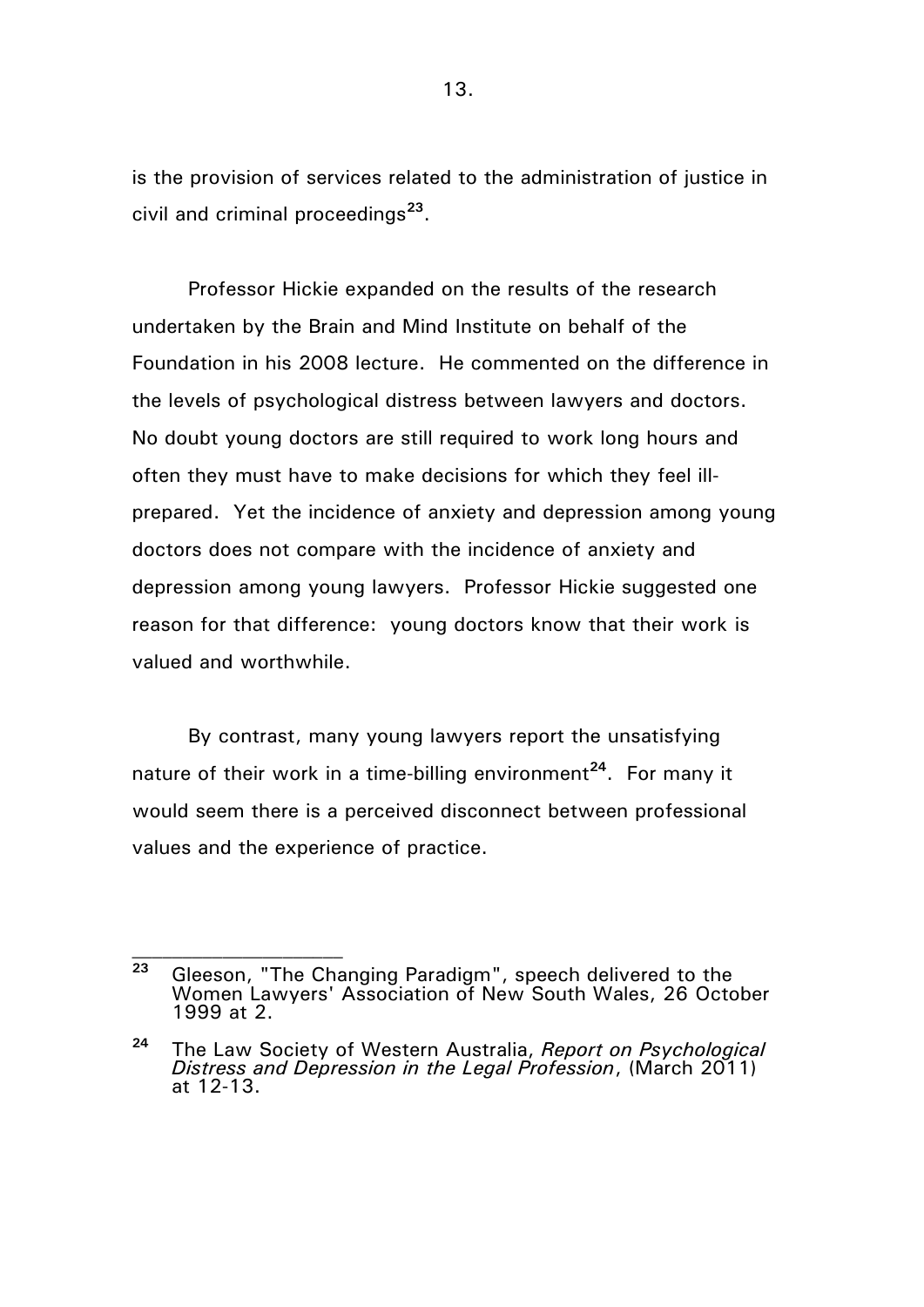Chief Justice Bathurst is critical of a culture in which young lawyers are left with the impression that the be-all and end-all of legal practice is the billable hour. His Honour is concerned about the emergence of a culture in which professional duties may be subordinated to personal gain**<sup>25</sup>** . Chief Justice Bathurst takes his place in a line of Chief Justices who have doubted the legitimacy of a system that rewards inefficiency with higher remuneration**<sup>26</sup>** . Quite apart from the ethics of time-costing from the client's perspective is consideration of its use as a management tool. The pressure of billing targets that impose unrealistic deadlines and unreasonable demands is prominent in the surveys undertaken by the professional bodies that address the cause of psychological distress in the profession**<sup>27</sup>** . Chief Justice Martin's criticisms of time-costing

**<sup>25</sup>** Bathurst, "Commercialisation of Legal Practice: Conflict Ab Initio; Conflict De Futuro", speech delivered to the Commonwealth Law Association Regional Conference, 21 April 2012 at 7.

**<sup>26</sup>** Spigelman, speech delivered at the Opening of Law Term Dinner, 2 February 2004 at 5.

**<sup>27</sup>** The Law Society of Western Australia, *Report on Psychological Distress and Depression in the Legal Profession*, (March 2011) at 8; Law Institute of Victoria, *Mental Health and the Legal Profession: A Preventative Strategy*, Final Report, (11 September 2014) at 27. See also Campbell, Malone and Charlesworth, "'The Elephant in the Room': Working-Time Patterns of Solicitors in Private Practice in Melbourne", Working Paper No 43, Centre for Employment and Labour Relations Law, University of Melbourne, (May 2008); Alfini and Van Vooren, "Is There a Solution to the Problem of Lawyer Stress? The Law School Perspective", (1995) 10 *Journal of Law and Health* 61.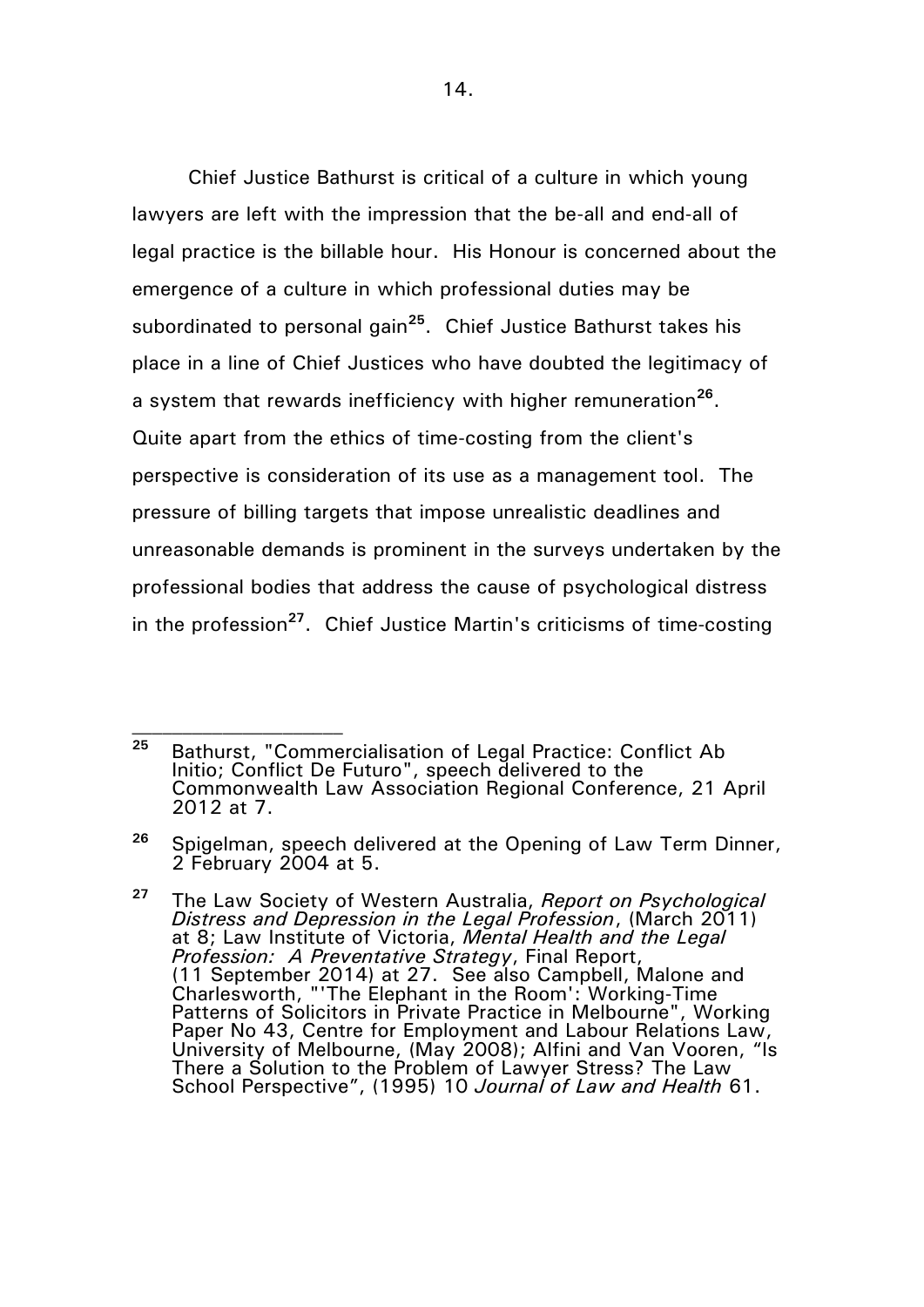take up its link to the high levels of depression and substance abuse within the profession<sup>28</sup>.

I am well aware that calls from the judiciary to re-think timecosting fall on deaf ears. One by-product of the global financial crisis, as reported by the legal affairs pages of the national press, is said to be the client driven demand to shift the costs risk to the firms under fixed costs arrangements. Whether these arrangements lessen the reported pressure on junior legal staff is not reported. I will assume for the moment that young solicitors are likely to continue working long hours.

My work as a solicitor was a central and important part of my life as a young practitioner and gave me a deal of satisfaction and sense of self-worth. I worked long hours but I did not see work as leaching my life from me. The law that I had been taught at university proved to be surprisingly relevant in day-to-day practice. I may have thought that the entire term that Professor Woodman devoted to the more arcane aspects of the rule against perpetuities might have been reduced in favour of closer attention to provisions of the *Landlord and Tenant Act* 1899 (NSW) but that is a quibble. There was no disconnect between my expectations of legal practice

**<sup>28</sup>** Martin, "Billable Hours – Past Their Use-By Date", speech delivered to the Perth Press Club, 17 May 2010.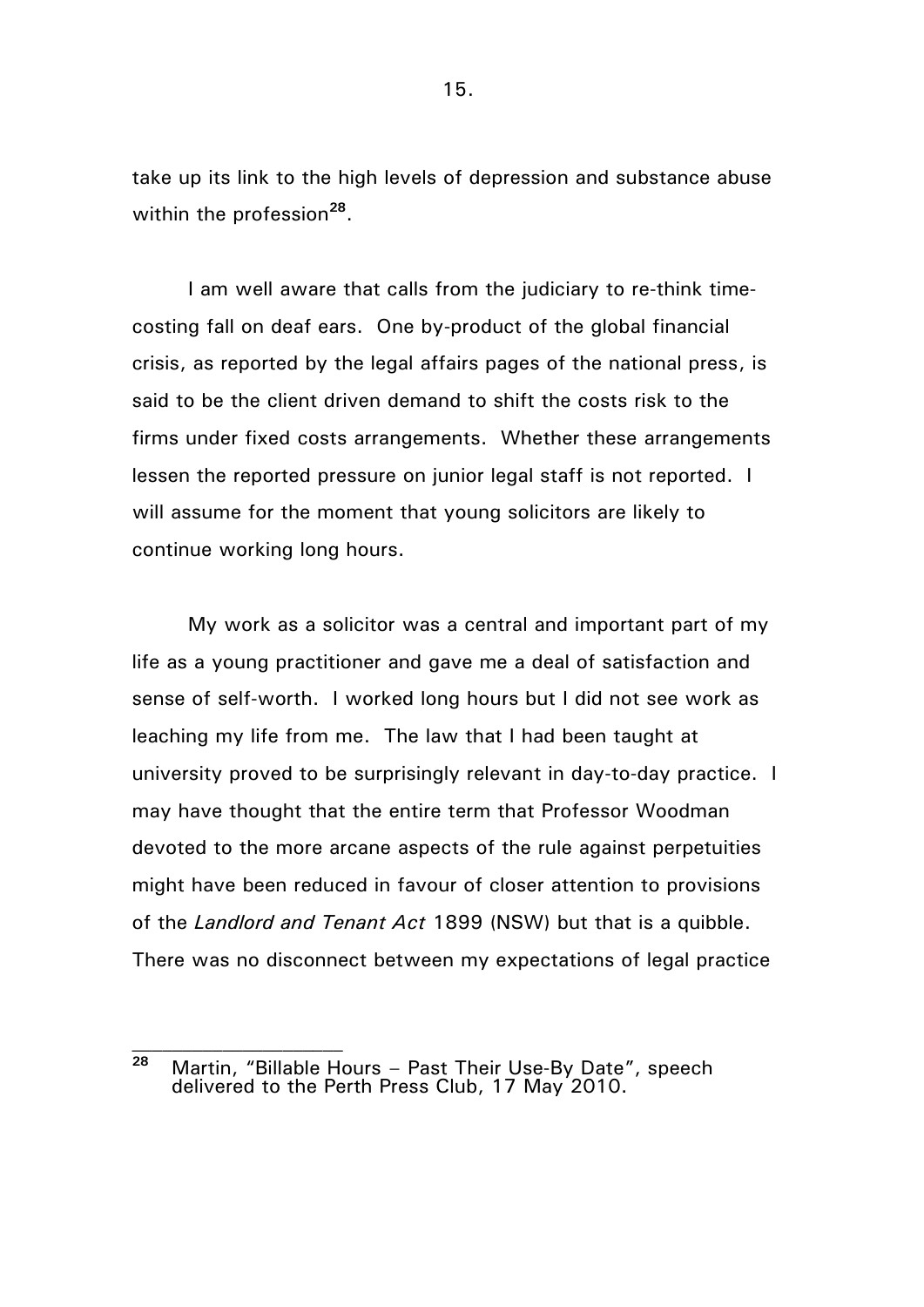and the experience of it. In the language of Guideline Ten, I was engaged by my work and motivated to do my job well.

I am speaking of the heady days of the establishment of the community legal centre movement in New South Wales. All of us were engaged by our work and by a Quixotic desire to address the unmet legal needs of the economically disadvantaged across the State. We were hampered by our lack of experience and acute awareness of that lack was a source a stress. A number of solicitors from the large firms were supportive of our endeavours and made themselves available for much needed advice. So, too, did members of the Bar. Looking back, I think that we could have made more use of the goodwill of senior solicitors in the larger firms.

Nonetheless, the development of pro bono practices within all of the major firms, some corporations**<sup>29</sup>** and even some government departments and agencies is a phenomenon that was unimaginable in the early days of the community legal centre movement. Of course, solicitors firms large and small have traditionally done pro bono work. It is the integration of the pro bono work into the structure of the firms and the recognition of those practices as a valued part of the work of the firm that has been so fruitful. The

**<sup>29</sup>** Note the recent changes to professional indemnity insurance and practising certificates to allow in-house lawyers to perform pro bono work: see, eg, *Legal Profession and Public Notaries Amendment Act* 2012 (Vic) s 4.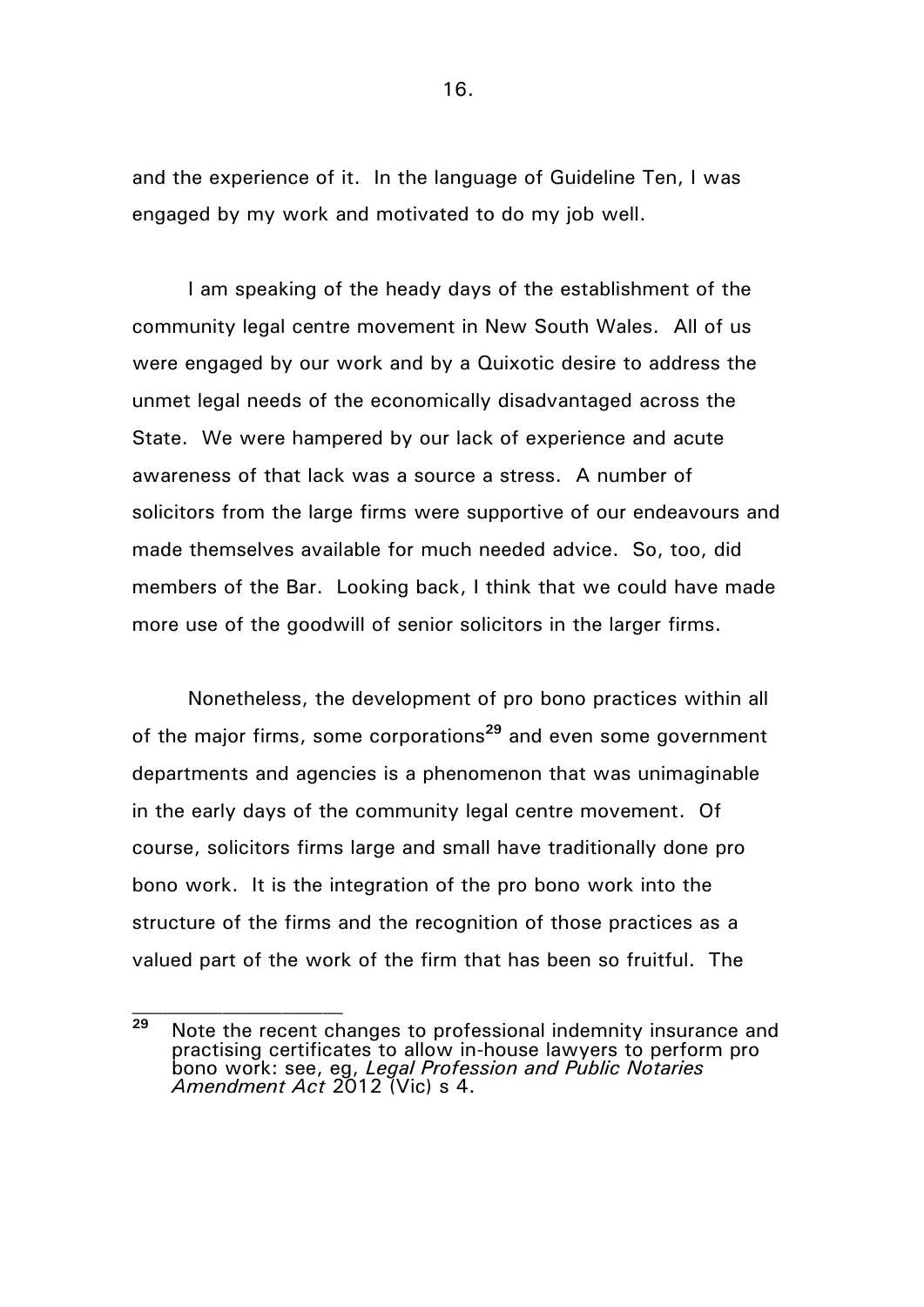goodwill and experience of a large pool of talented lawyers has been made available to work in partnership with specialist legal centres enabling test case and other litigation to be taken on which would not have been possible in the past.

The larger firms undertake a range of specialised, intellectually demanding work for which they rarely need to call on the Bar. Specialist knowledge and its application to new situations has its own peculiar charm. I suspect "engagement" is not such a problem for the more senior staff in large firms. However, to return to Guideline Ten, an incidental but important by-product of the creation of pro bono practices within the firms is likely to be the opportunity for young lawyers to do work that is self-evidently worthwhile and which has an evident connection to the core business of being a legal practitioner.

The firms are to be congratulated for their substantial commitment to pro bono work – one which in many cases exceeds the requirements of government tender arrangements for the provision of legal services**<sup>30</sup>** and in several cases exceeds the National Pro Bono Aspirational Target**<sup>31</sup>** . The firms are also to be

**<sup>30</sup>** National Pro Bono Resource Centre, "Pro Bono Provisions in Government Tender Arrangements for Legal Services", available at <http://www.nationalprobono.org.au/>.

**<sup>31</sup>** National Pro Bono Resource Centre, *Fourth National Law Firm Pro Bono Survey*, Interim Report, (October 2014) at 6-8. The National Pro Bono Aspirational Target is currently 35 hours of pro bono legal services per lawyer per year.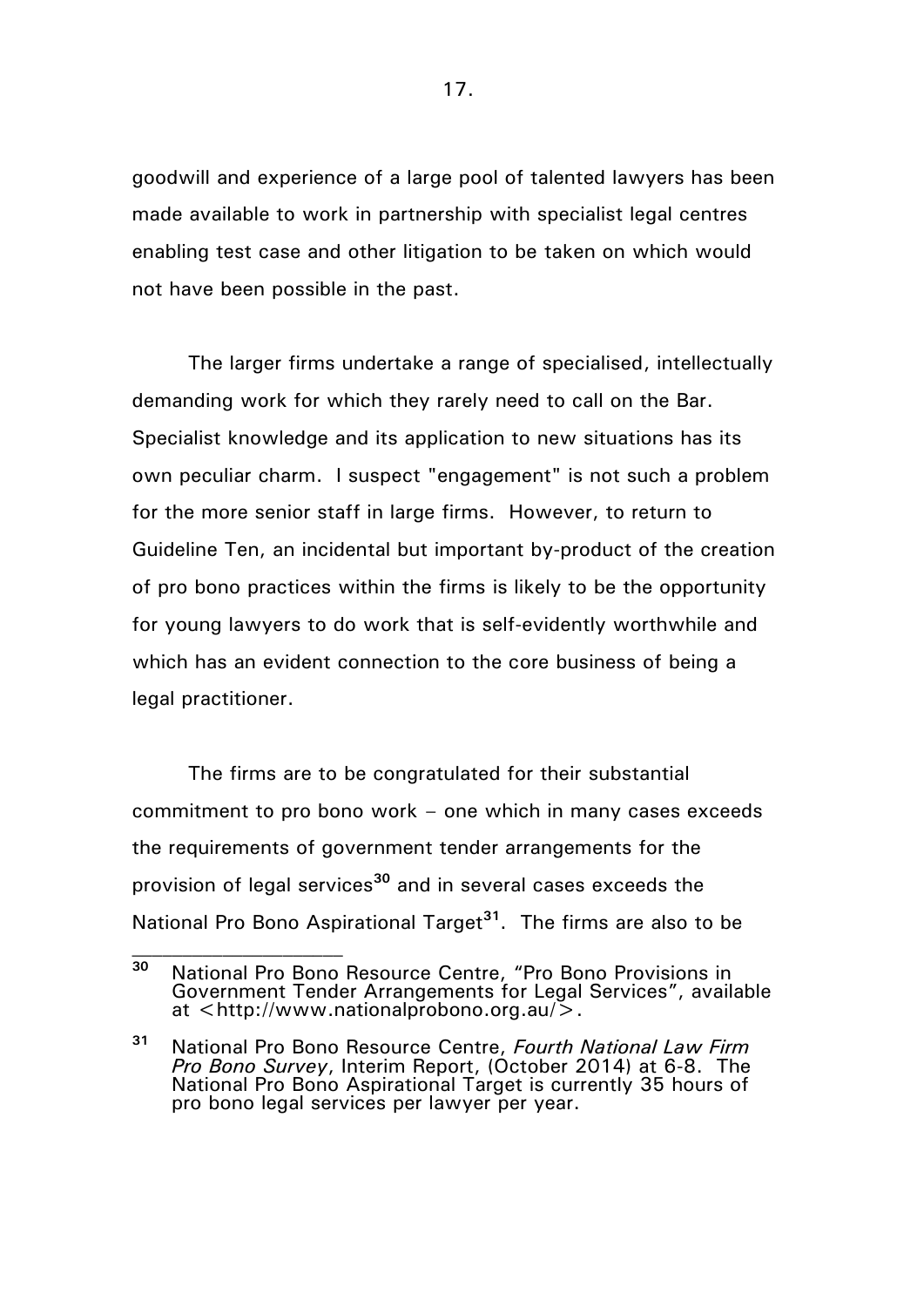commended for their uptake of the Guidelines. I would offer one suggestion to them, and to other relatively well resourced organisations, that when it comes to the "best practice" level, thought is given to independent evaluation. The continued stigma of depression makes me think that it would take a young lawyer of more than ordinary fortitude to be frank in responding to an in-house survey.

May I end with Guideline Eleven? It is titled "Balance". The opening sentence reads "A work environment where there is recognition of the need for balance between the demands of work, family and personal life". Marie Jepson will tell anyone who asks her that one gauges the commitment of an organisation to the psychological well-being of its staff by looking at how the key people in the organisation conduct themselves.

I was a judge of the New South Wales Court of Appeal when the Chairman of the Foundation, Keith Mason, was its President, perhaps the most demanding judicial job in Australia. President Mason set an example that for those of us without his gifts was not easy to emulate. He did not work excessive hours and he always left chambers in time to be home for dinner with his family. He embodied Guideline Ten and this informed the occasional remarks that he made at admission ceremonies. These ceremonies mark an important milepost in the lives of newly admitted lawyers. They provide the opportunity for the Court to instil in new practitioners an